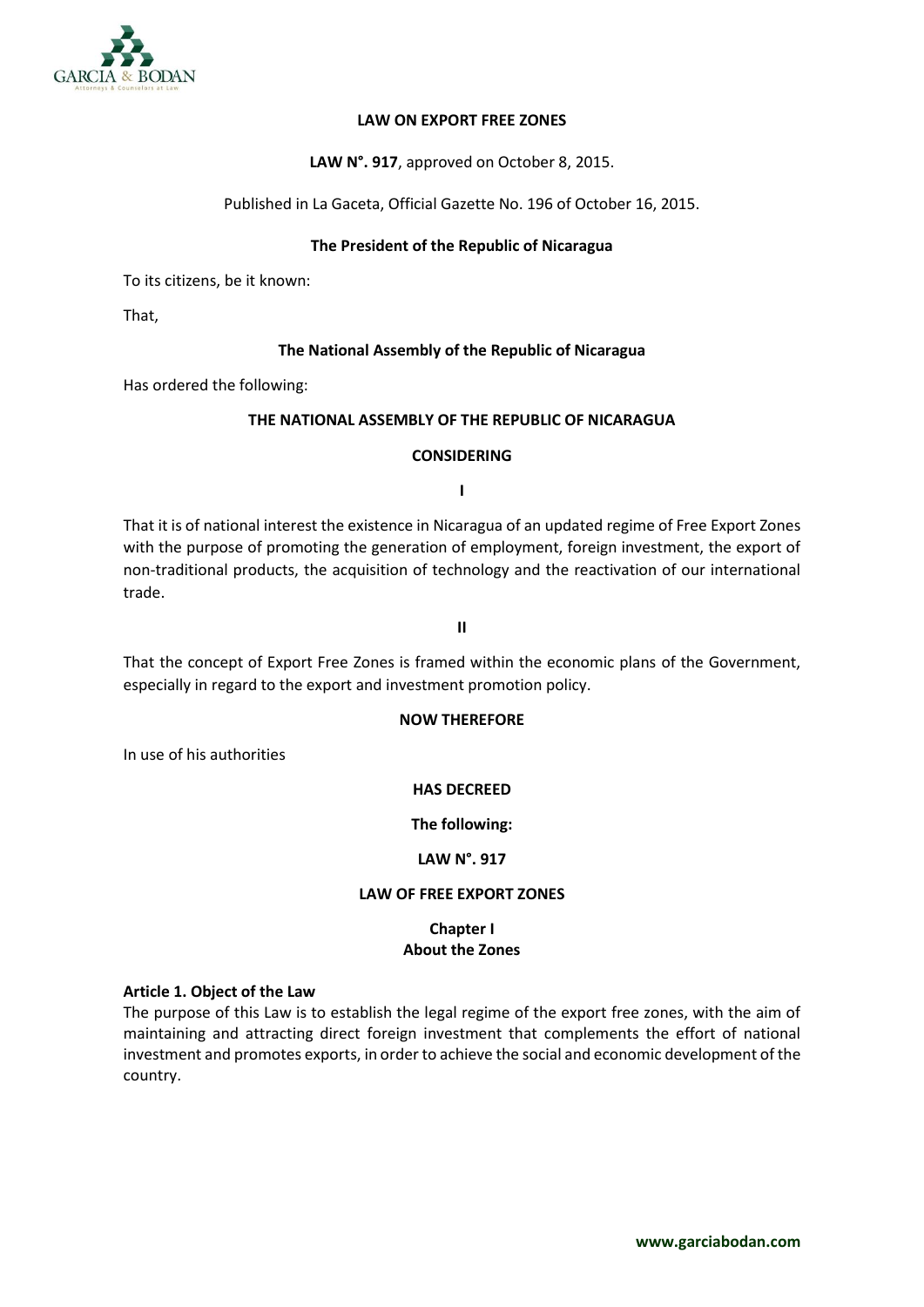

### **Article 2. Definition of Export Free Zone**

Export Free Zone, hereinafter referred to in this law as "The Zone" or "The Zones" for brevity, means any area of the national territory, without a resident population, under the supervision of the General Direction of Customs Services (DGSA), subject to special customs control and regulated by the National Commission of Free Zones in accordance with the provisions of this law and its regulations.

### **Article 3. Purpose of the Export Free Zones**

The main purpose of the Zones is to promote investment and exportation through the establishment and operation of different zones such as: free zones for transformation, production of industrial and agro-industrial goods, logistic free zones, free zones for services, free zones for outsourcing, as well as others dedicated to the production and exportation of goods and/or services, under a fiscal and customs regime of exception. The activity of the free zones shall be exclusively oriented to exportation.

### **Article 4. Fiscal Aspects of the Free Export Zones**

The Export Free Zones shall be considered for tax purposes as located outside the national territory, subject in all cases to the exemption periods established in this Law and its Regulations. The raw materials, machinery, equipment, services, goods, and merchandise destined to the operations of the companies in the Zones shall be admitted without the payment of the import taxes and others that correspond according to the provisions of the following articles.

### **Article 5. Location**

The Zones may be located in any part of the national territory, and the National Commission of Free Zones shall be responsible for determining with precision their location, dimensions, and boundaries; for such purpose, the national interest and the project presented by the investor shall be considered.

## **Article 6. Security in the Free Export Zones**

Before starting its operations, the territory of The Zone shall be totally fenced in its perimeter, in such a way that it can only be penetrated through authorized entrances, which shall be controlled and supervised by the General Directorate of Customs Services; the same control and surveillance shall exist in the rest of the territory of The Zone.

## **Article 7. Administration of the Private Domain Zones**

The Zones of private domain shall belong to and be administered by a company constituted as a mercantile corporation in accordance with Nicaraguan laws, which shall have as its sole purpose the administration of the Zone. Said company, in addition to being responsible for the administration of the Zone, shall facilitate the correct functioning of the companies operating therein, in accordance with the terms of the present Law and its regulations.

## **Article 8. Administration of the State-owned Zones**

The State-owned Zones shall be administered by the Free Zone Corporation referred to in Chapter II of the present Law.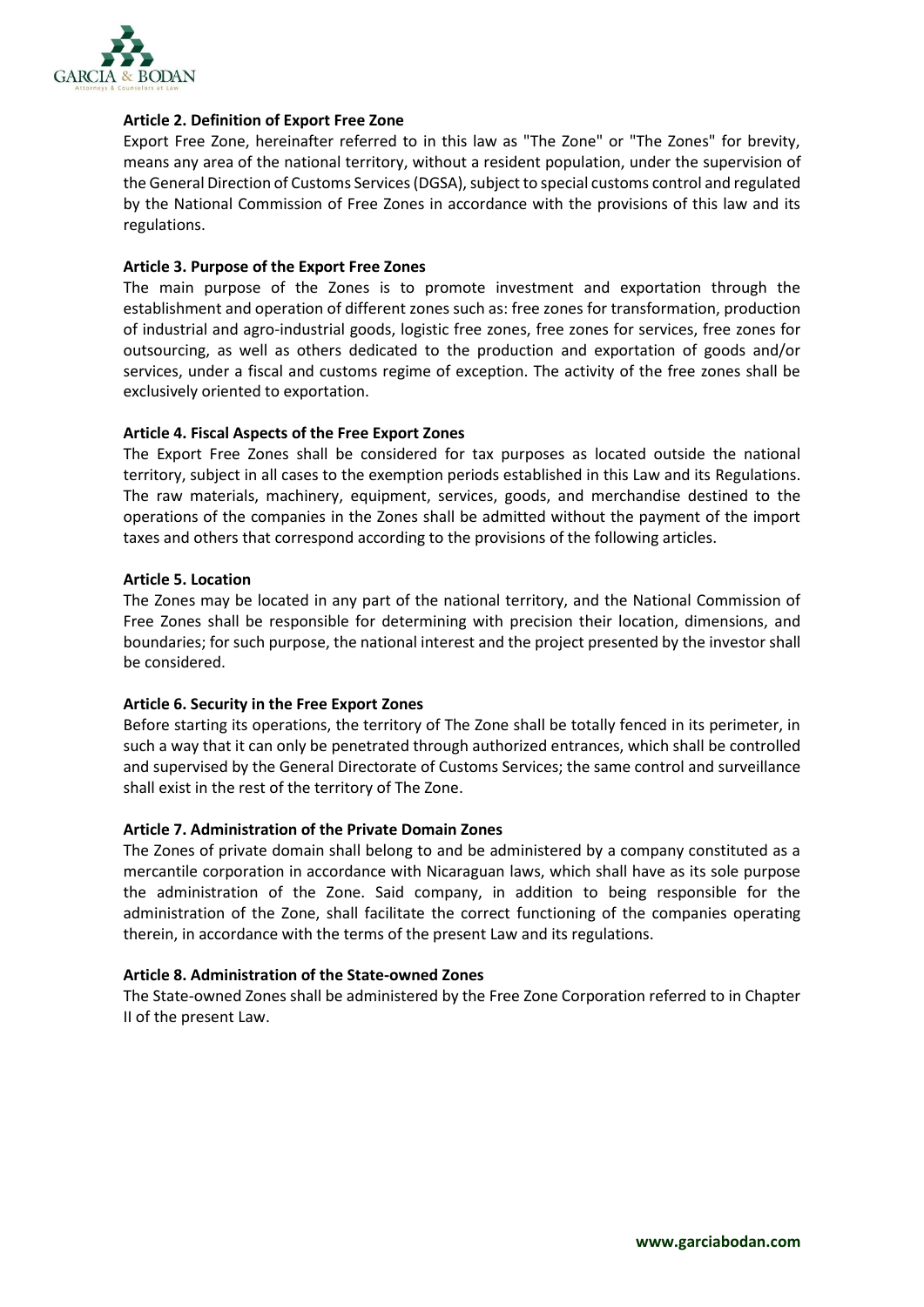

## **Chapter II The Free Zone Corporation**

## **Article 9. Creation of the Free Zone Corporation**

The Free Zone Corporation is the entity of public law, with legal personality, with its own patrimony, of indefinite duration, and with the capacity to contract and contract obligations, whose purpose is the promotion, development, operation, management, and administration of the public free zones in the Nicaraguan territory. The Free Zone Corporation is an entity of economic and social development of the free zone regime and of the country. The Free Zone Corporation shall be referred to hereinafter simply as "The Corporation".

# **Article 10. Fiscal Benefits of the Free Zone Corporation**

The Corporation shall enjoy the same tax benefits as the Private Free Zone Operating Companies.

# **Article 11. Administration of the Free Zone Corporation**

The Corporation shall be administered by a Board of Directors acting as a collegiate body that shall have the powers of a most ample power of attorney in accordance with the law and its regulations. Said Board shall be composed of the following members:

1) The President of the Corporation, who is the Presidential Delegate for the Promotion of Investment and the Facilitation of Foreign Trade. His Vice President will be the corresponding alternate.

2) The Minister of Development, Industry, and Commerce, or his or her duly accredited Vice Minister.

3) The Minister of Finance and Public Credit, or his or her duly accredited Vice-Minister or Vice-Minister.

The President of The Corporation shall have the legal representation of the Free Zone Corporation, with the powers of General Power of Attorney for Administration, without prejudice to the special powers that the Board of Directors of The Corporation may designate when it deems it convenient.

In the absence of the President, the meetings of the Board of Directors shall be presided over by the Vice President of The Corporation, who shall also have the powers of a general administrative power of attorney for the handling of the matters delegated to him/her by the President. No meeting of the Board of Directors may be held without the attendance of the President or Vice President, as the case may be.

In the presence of the President of the Corporation at meetings of the Board of Directors, the Vice President of the Corporation shall have the right to participate in the deliberations, but without the right to vote and in this case but shall not be an integral part of the quorum.

The Corporation shall have a Secretary who shall be the means of communication and shall keep the minutes of the meetings. The Secretary shall be appointed by the President of the Corporation, to whom he shall be responsible for his duties.

For the Board of Directors of the Corporation to make valid resolutions, two of its members must be present. If a quorum is formed by only two of its members, decisions must be adopted unanimously.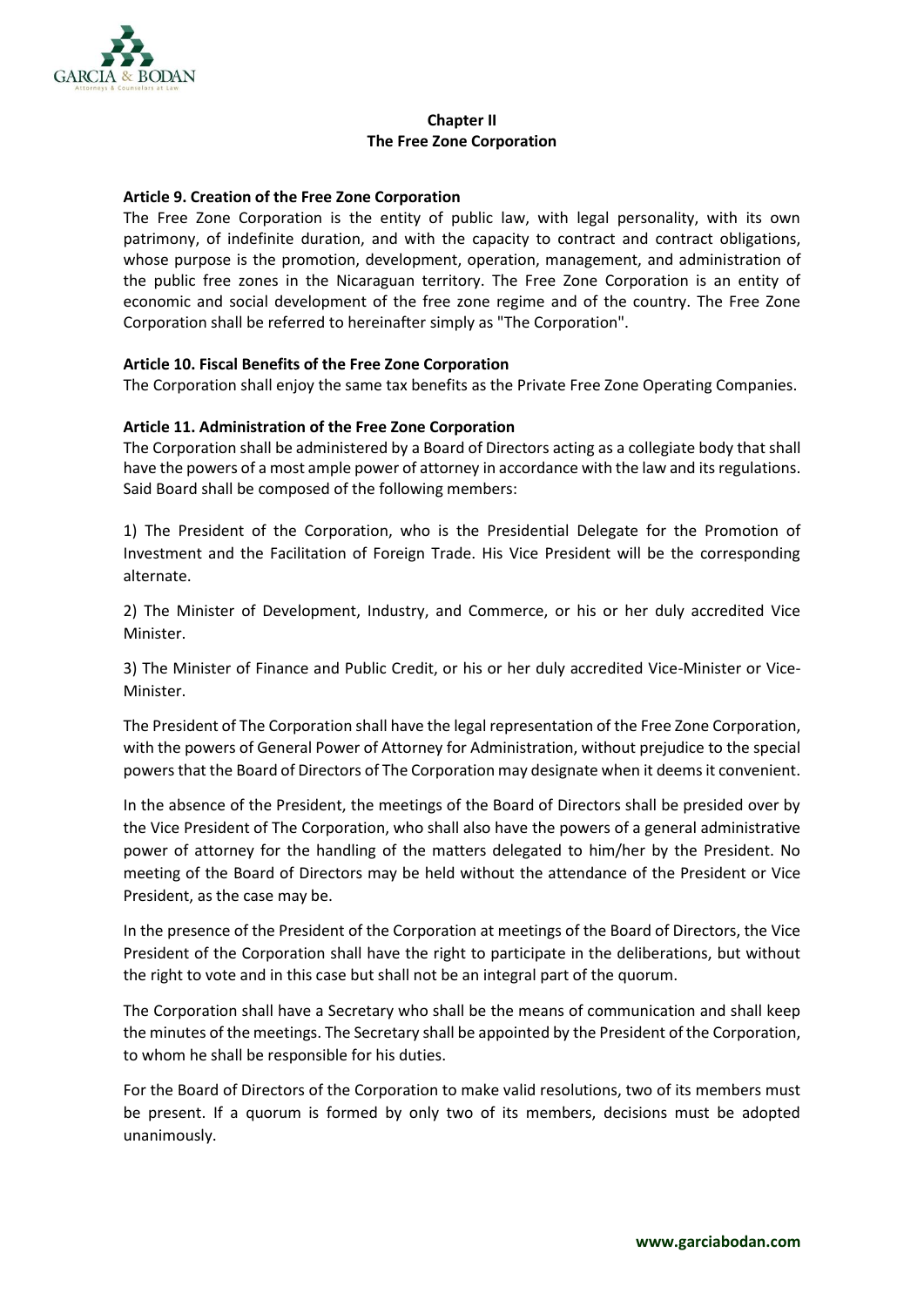

The by-laws shall determine how the Board of Directors shall be convened and other aspects related to quorum and decision making.

## **Article 12. Operation of The Free Zone Corporation**

The regulations issued under this Law shall determine the powers of the President, Vice President, Secretary, and any other aspects related to the operation of the Corporation.

### **Article 13. Main Functions of The Free Zone Corporation**

The main functions of The Corporation shall be: the organization, development, and administration of the State-owned Zones. In carrying out these functions, The Corporation may:

1) Make the necessary preliminary studies for the creation of new zones of state domain and submit them to the knowledge of the National Commission of Free Zones.

2) Carry out the promotion, development, operation, direction, and administration of the zones of state domain.

3) Acquire all kinds of goods to affect them to a Zone.

4) Provide the Zone with the facilities and equipment necessary for its operation.

5) Lease or sell spaces within the area of The Zone to the companies that are established there, together with the services necessary for its operation.

6) Provide and equip The Zones with public services and other facilities that may be necessary so that the User Companies may operate normally.

7) Enter and carry out any other act or contract that may be necessary or convenient for the fulfillment of its purposes.

8) Request the Superior Council of the Office of the Comptroller General of the Republic to appoint the Internal Auditor of the Corporation, according to Article 62 of Law No. 681, Organic Law of the Office of the Comptroller General of the Republic and of the System of Control of the Public Administration and Auditing of State Assets and Resources.

## **Article 14. Assignment of the Administration of State Free Zones**

The Corporation may cede the administration of State Free Zones to private or mixed companies, for which purpose the respective contract shall be executed and approved by the National Commission of Free Zones.

## **Article 15. Audit of the Free Zone Corporation**

The Internal Auditor shall submit annual audit reports to the Board of Directors of the Corporation, without detriment to the provisions of Article 64 of Law No. 681, Organic Law of the Office of the Comptroller General of the Republic and the System of Control of the Public Administration and Control of State Assets and Resources.

At the request of the Board of Directors of the Corporation or on its initiative, the internal auditor may conduct special audits.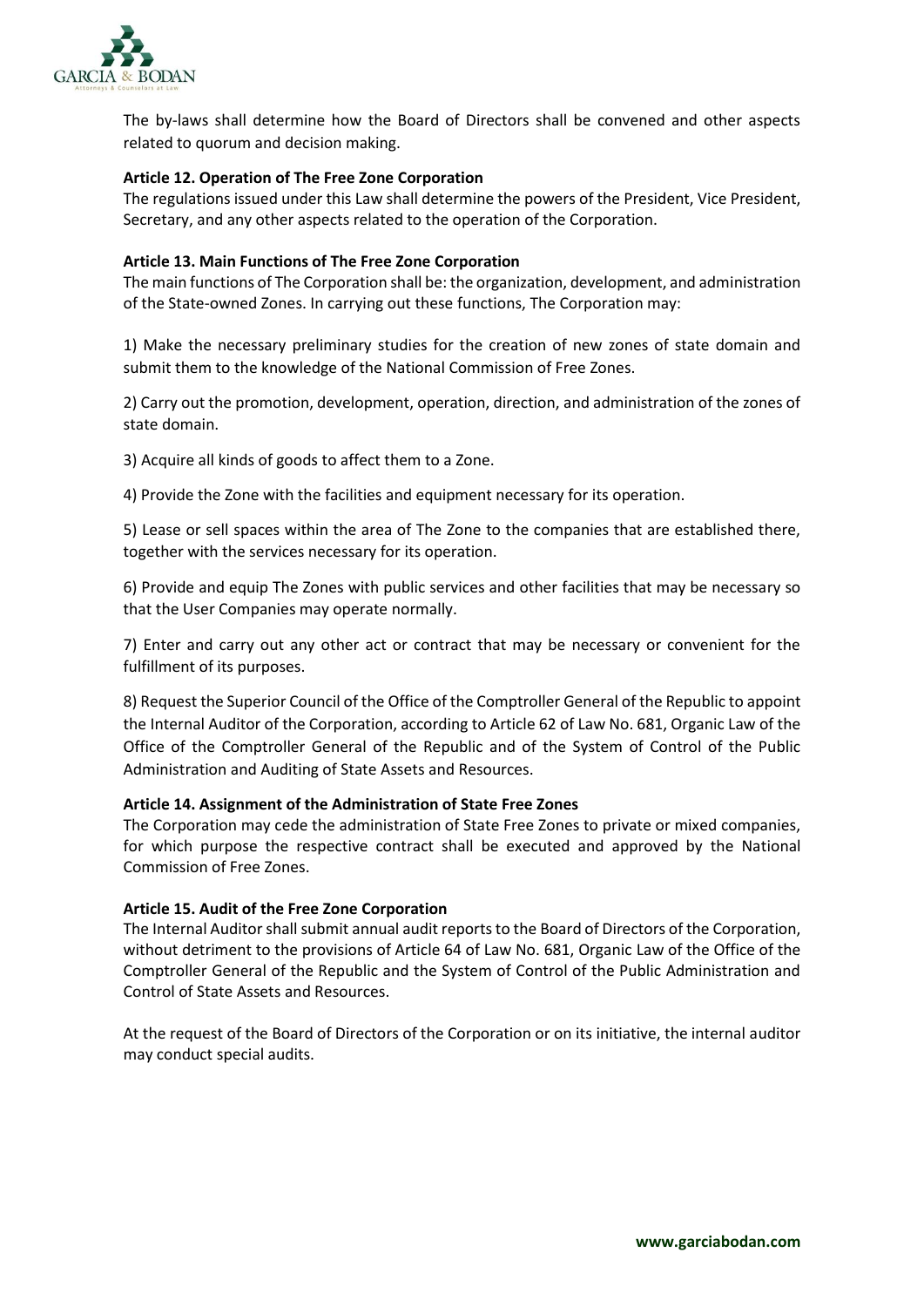

## **Chapter III Free Trade Zone Operating and User Companies**

## **Article 16. Regime of the Free Zone Operating Companies**

The companies referred to in Article 7 of the present Law that manage Free Zones of private domain shall be called "Free Zone Operating Companies", and must be qualified and approved by the National Commission of Free Zones referred to in Chapter IV of the present Law and once authorized to operate shall enjoy the following tax benefits:

1) Exemption of 100% of the Income Tax generated by the operations of The Zone, for a period of fifteen years from the beginning of its operation, which may be extended only once, for an equal period prior to authorization of the National Commission of Free Zones.

2) Total exemption from the payment of tax on the importation of machinery, equipment, tools, spare parts, and other implements necessary for the functioning and operation of the Zone.

3) Exemption of the payment of tax for incorporation, transformation, merger, and reform of the company, as well as of the Tax of Fiscal Stamps.

4) Total exemption of the payment of taxes on the transfer of real estate property assigned to the Zone.

5) Total exemption from indirect, sales or selective consumption taxes.

6) Total exemption of municipal taxes.

### **Article 17. Free Zone User Company**

Free Zone User Company shall be understood as any business or industrial or service establishment authorized to operate within a Zone by the National Commission of Free Zones. Every Free Zone User Company must be constituted as a mercantile company according to the Nicaraguan legislation, having as its only object the operations of its business in the Zone. Foreign companies may do so through subsidiaries or branches, in accordance with the procedure established by the Commercial Code of Nicaragua in force, with limitations as to its object.

## **Article 18. Application for operation in Free Zones**

The companies that wish to establish and operate in a Zone must present their request to the National Commission of Free Zones, which shall decide after studying the case. The Commission shall issue its resolution considering mainly the economic policy of the country and the convenience of the company's operations, all in accordance with the provisions of this Law and its regulations.

## **Article 19. Companies that may operate in a Free Trade Zone**

Only companies engaged in the production and export of goods or services, by the provisions of the present Law, shall be considered eligible to operate in a Zone. These companies may be national or foreign.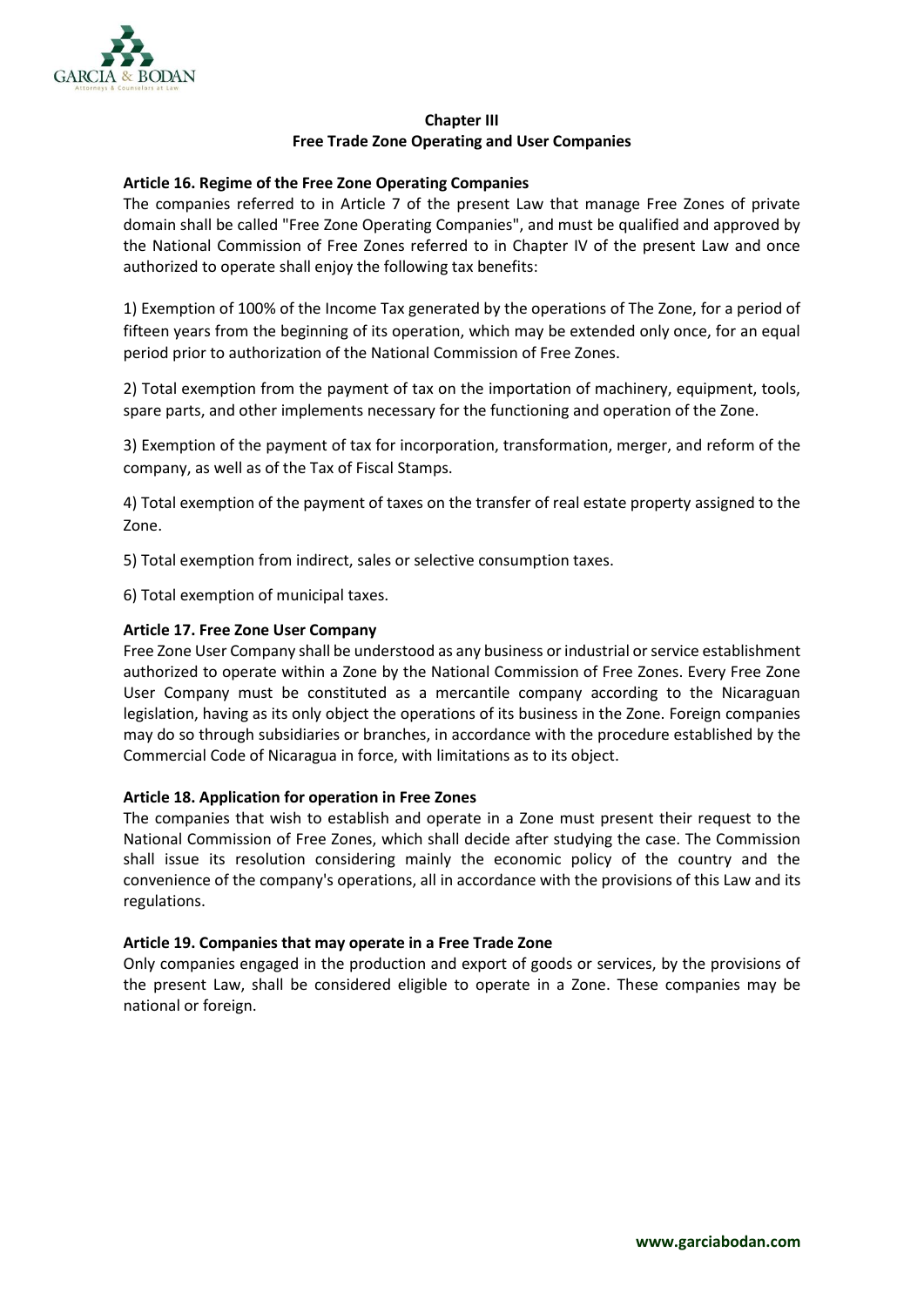

## **Article 20. Fiscal Benefits of the Free Zone User Companies**

The Free Zone User Companies shall enjoy the following tax benefits:

1) 100% exemption during the first ten years of operation and 60% from the eleventh year onwards, from the payment of Income Tax generated by their activities in The Zone. The initial period of 10 years of exemption of 100% of the payment of the Income Tax generated by its activities in The Zone may be extended only once, for an equal period with the previous authorization of the National Commission of Free Zones. This exemption does not include taxes on personal income, salaries, wages, or emoluments paid to Nicaraguan or foreign personnel working in the company established in The Zone, but it does include payments to non-resident foreigners for interest on loans, commissions, fees, and remittances for legal services abroad or in Nicaragua and those of promotion, marketing, consulting and related; payments for which these companies will not have to make any withholding.

2) Exemption from the payment of taxes on the transfer of real estate by any title, including the Capital Gains Tax, if applicable, if the company is closing its operations in the Zone and the real estate continues to be subject to the Free Zone regime.

3) Exemption from the payment of taxes for incorporation, transformation, merger and reformation of the company, merger, and reformation of the company, as well as the Stamp Tax.

4) Exemption from all taxes, customs, and excise duties related to imports, applicable to the introduction into the country of raw materials, materials, equipment, machinery, dies, parts or spare parts, samples, molds and samples, molds and accessories destined to enable the Company to operate in The Zone; as well as the taxes applicable to the equipment necessary for the installation and operation of canteens, health services, medical assistance, daycare centers, recreation health services, medical assistance, daycare centers, recreational areas and any other type of other types of goods that tend to satisfy the needs of the company's personnel working in The Zone. personnel working in The Zone.

5) Exemption from customs duties on transportation equipment, and vehicles, whether cargo, passenger, or service vehicles, destined for normal use in the normal use of the company in The Zone. In the event of the transfer of these vehicles to purchasers outside the Zone, the customs taxes will apply, with the reductions that are applied in reason of the time of use to the similar transfers made by Diplomatic Missions or International Diplomatic Missions or International Organizations, in accordance with Executive Decree No. 16 published in Executive Decree N°. 16, published in La Gaceta, Official Gazette No. 273 of December 1, 2001. No. 273 of December 1, 1955.

6) Total exemption from indirect, sales or selective consumption taxes. excise taxes.

- 7) Total exemption from municipal taxes.
- 8) Total exemption of export taxes on products elaborated in The Zone.
- 9) Exemption of fiscal and municipal taxes on local purchases.

In order to enjoy the tax benefits stipulated in this article or any other benefits granted article or any other that may be granted, the Free Zone User Company must maintain a reasonable number of workers, according to what was stated when submitting its application for admission to the Zone, as well as to reasonably maintain the same salaries and social and social benefits that it offered. In any case, the User Companies shall be subject to the laws of the Republic of Nicaragua.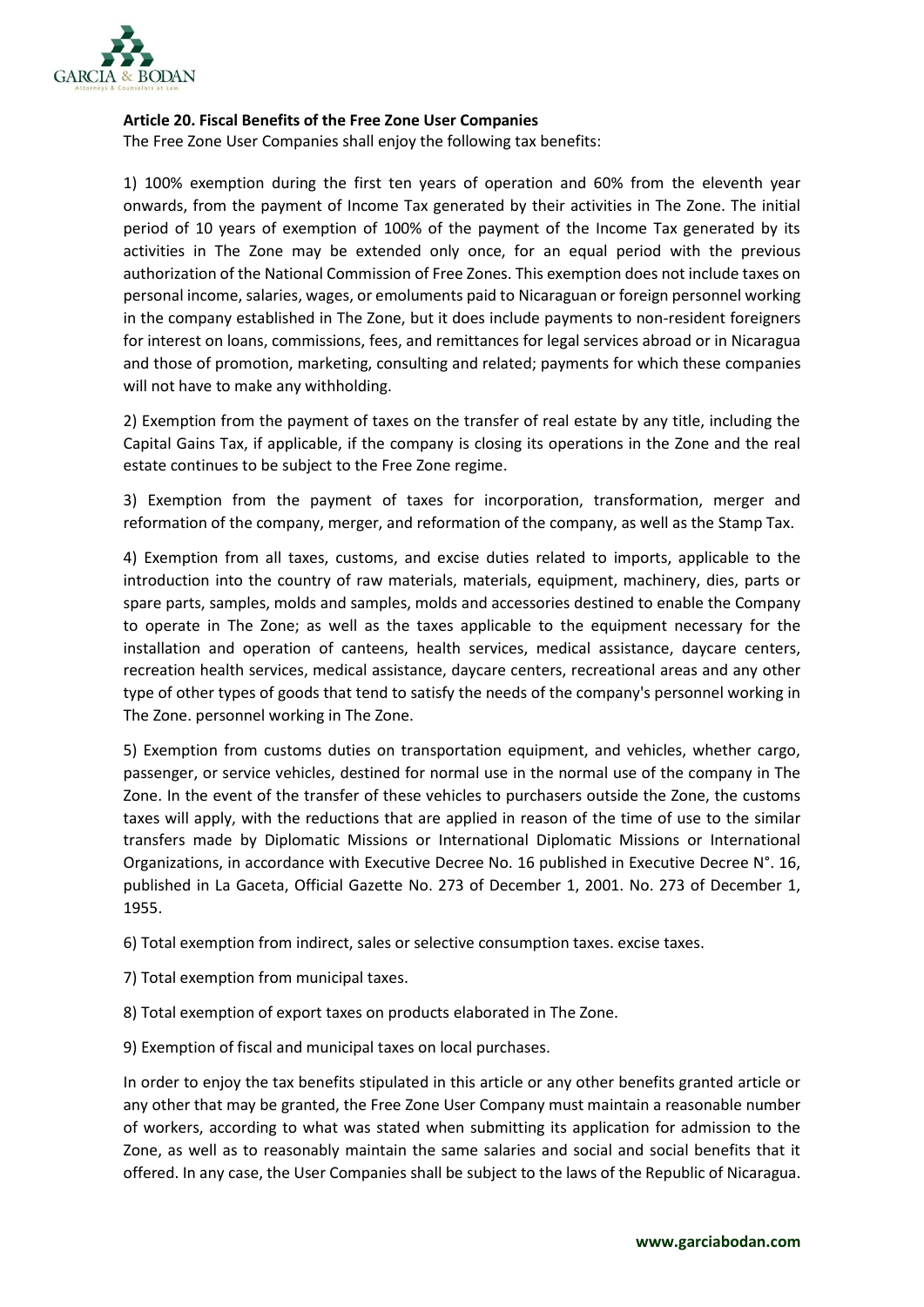

# **Chapter IV The National Commission of Free Zones**

## **Article 21. Creation of the National Commission of Free Zones**

The National Commission of Free Zones is hereby created as a decentralized entity under the sectorial leadership of the Presidency of the Republic, with technical and administrative autonomy to exercise the competencies established in this Law and its regulations, of indefinite duration, with legal personality and its own patrimony. It shall have its domicile in the city of Managua, without prejudice of establishing offices or agencies in any part of the national territory or abroad.

The National Commission of Free Zones, which shall be abbreviated as "The Commission", is the governing body and promoter of the Free Zones Regime of the country and its main purpose shall be the direction and application of this Law and its regulations.

## **Article 22. Members of the National Free Trade Zone Commission**

The National Commission of Free Trade Zones shall be integrated as follows following way:

1) The President of The Commission, who shall be the Presidential Delegate for the Promotion of Investments and the Facilitation of Foreign Trade Facilitation. His vice-president shall be his corresponding alternate.

2) The Minister of Finance and Public Credit, or his or her duly accredited vice minister.

3) The Minister of Development, Industry and Commerce, or his or her duly accredited viceminister.

4) The Minister of Labor, or his or her duly accredited vice-minister.

5) Two representatives and their respective alternates proposed by the Superior Council of Private Enterprise (COSEP), appointed by the President of the Republic.

The President of the Commission shall be in charge of the legal representation of the Commission and shall be appointed by the President of the Republic, with the rank of Minister, and shall be responsible for the management of the affairs of the Commission, as well as the direction, control, and coordination of its operations, with the powers of General Power of Attorney for Administration.

The Vice President of the Commission shall be appointed by the President of the Republic, shall have the rank of Vice Minister and, in the event of absence of the President, shall preside over the sessions of the Commission, and shall also have the faculties of a General Power of Attorney for Administration for the handling of the matters delegated to him by the President of the Commission.

No meetings of the Commission may be held without the Chairman or the Vice-Chairman in attendance. In the presence of the Chairman at meetings of the Commission, the Vice-Chairman of the Commission shall have the right to speak in the right to speak in the deliberations, but without the right to vote, and in this case shall not form a quorum.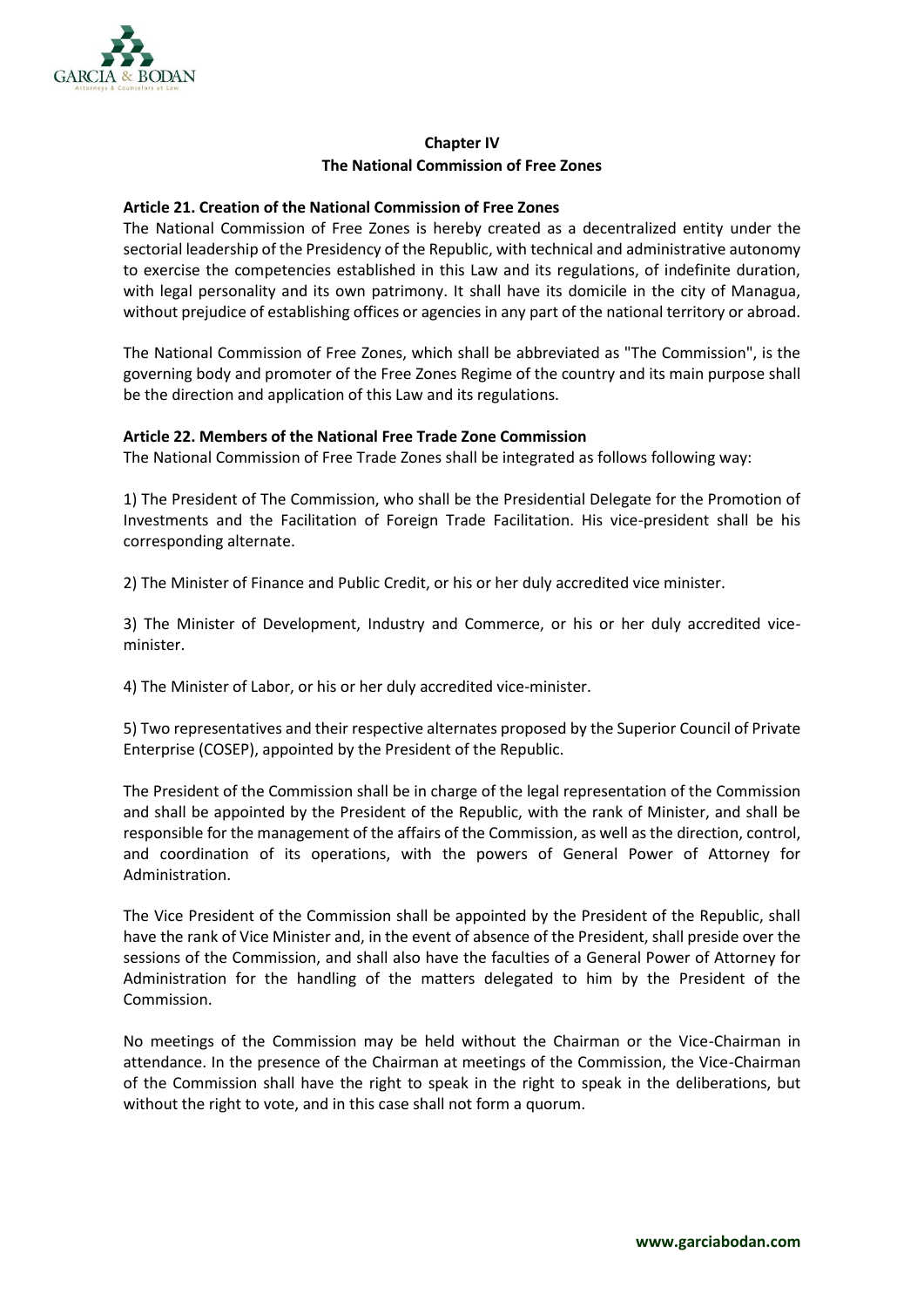

Each of the members of the Committee may be replaced at meetings by their respective alternates. The presence of at least four of its members and the affirmative vote of the majority of the members present shall be necessary for the Commission to adopt valid resolutions. In the event of a tie, the Chairman shall decide.

The Commission shall have a Secretary who shall be the means of communication and shall keep the minutes of the meetings. The Secretary shall be appointed by the Chairman of the Commission, to whom he shall be accountable for his functions.

### **Article 23. Powers of the National Commission of Free Zones**

The following attributions shall correspond to "The Commission":

1) It shall have the responsibility to comply with and enforce compliance with this Law and its regulations.

2) To know, to study and to resolve on the convenience of establishing new types of zones or reactivate the existing ones that have ceased to operate, and on the applications submitted in this regard, both private, state, and mixed zones.

3) To hear, evaluate, approve, or reject applications for permits for the installation of companies in the Free Zone Regime.

4) Create a Technical Committee to know, evaluate and endorse the special cases of exoneration requests of Free Zone Companies, in which there are discrepancies of interpretation with the General Directorate of Customs Services (DGSA) or the General Directorate of Revenues (DGI), including exonerations of vehicles, machinery, equipment, spare parts and other transportation implements, and others required by the Free Trade Zone User and Operator Companies, which shall issue recommendations for the resolution of such cases. The Committee will be coordinated by the Vice President of the National Commission of Free Zones and will be formed by a Special Delegate of the General Directorate of Customs Services, a Special Delegate of the General Directorate of Revenues, a Special Delegate of the National Commission of Free Zones and a Special Delegate of the Superior Council of the Private Enterprise. This Committee shall meet each time a special case arises and shall have a period of two working days from receipt of the request to issue non-binding recommendations, which will be sent to the corresponding authorities so that they may consider and resolve on the case within a period of up to eight working days from the date on which the Committee's recommendations are received. The Tax Administration and the Customs Administration will authorize the corresponding exonerations according to the conditions and terms established in the laws of the matter.

5) Participate in the negotiation of national and international agreements or conventions related to the operations and activities of the export processing zones and maintain the appropriate controls to comply with what has been agreed.

6) Coordinate with the official institutions of investment promotion of the country, the design and implementation of the policy of promotion and attraction of foreign and local investments to the Free Trade Zone Regime.

7) To know and resolve the obligations and sanctions of the Free Trade Zone Operating and Operators and Users of Free Trade Zones, according to what is established in the regulations issued under this Law.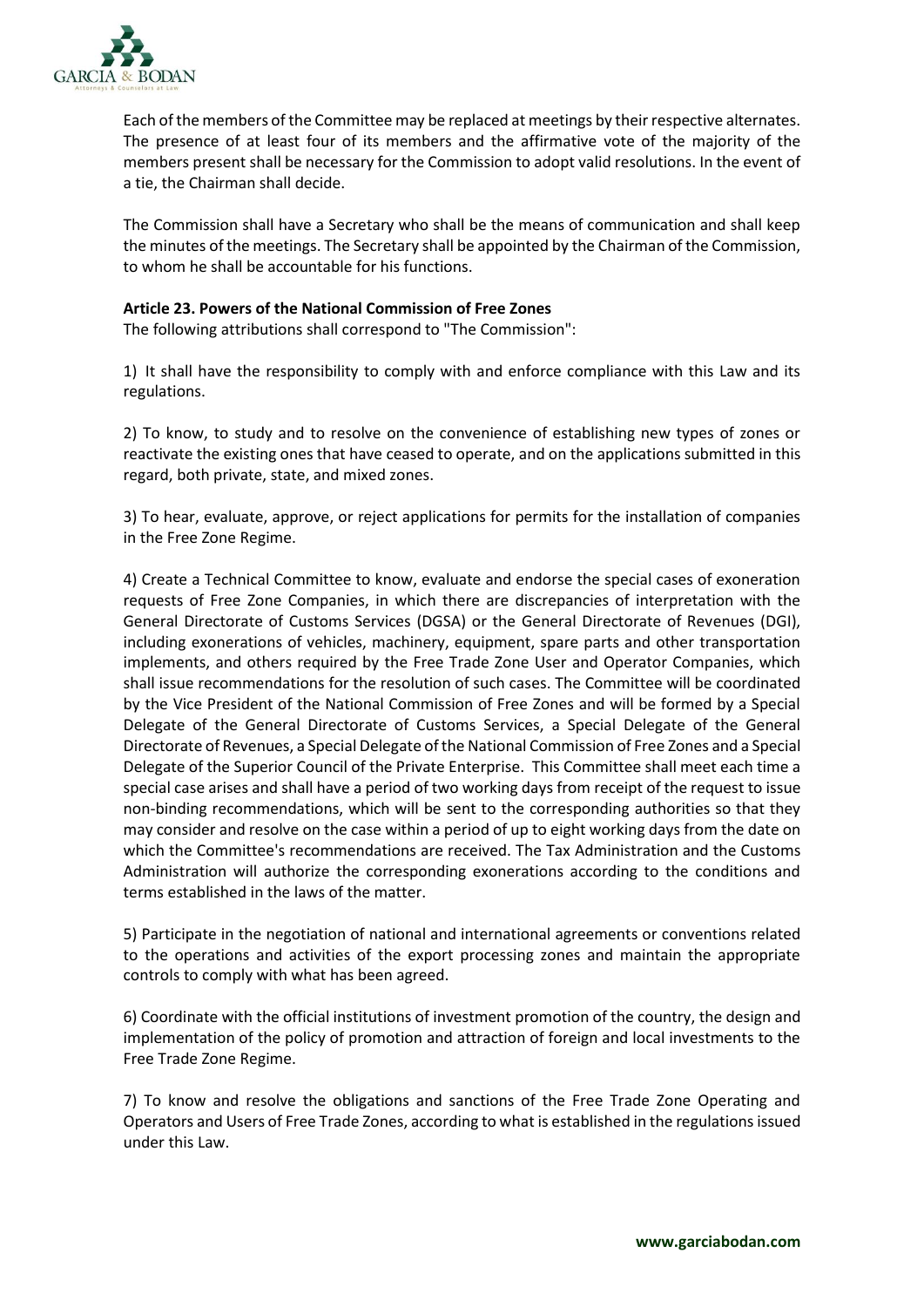

8) Promote the operation of an agile and facilitating regime for Free Trade Zone for Free Trade Zone Operating Companies and Users.

9) To appoint the Manager of the Single Window for Free Trade Zone Services. Services. Also, to define the general policy of the Single Window, approve its plans, general projects, and budget.

Other attributions designated by the regulations of the present Law or other related Law.

### **Article 24. Frequency of the meetings of the National Commission of Free Zones**

The regulations of the present Law shall indicate the periodicity of the meetings of the Commission, the specific attributions of the President, Vice President and Secretary and any other aspects related to the operation of the Commission.

# **Chapter V Final Provisions**

# **Article 25. Amendment to Article 14 of Law No. 290, Law on the Organization, Competence and Procedures of the Executive Branch of Government**

Article 14 of Law No. 290, Law on Organization, Competence and Procedures of the Executive Branch, as published with amendments incorporated in La Gaceta, Official Gazette No. 35 of February 22, 2013, which shall read as follows:

### **"Article 14 Decentralized Entities**

The Decentralized Entities listed below, shall be under the Sector Rectories:

## **I. Presidency of the Republic**

- a) Central Bank of Nicaragua.
- b) Emergency Social Investment Fund.
- c) Nicaraguan Institute of Territorial Studies.
- d) Nicaraguan Institute of Energy.
- e) Nicaraguan Institute of Aqueducts and Sewerage.
- f) Nicaraguan Institute of Telecommunications and Post Office.
- g) Nicaraguan Institute of Social Security.
- h) Nicaraguan Institute of Insurance and Reinsurance.
- i) Office of the Attorney General of the Republic.
- j) Urban and Rural Housing Institute.
- k) National Port Company.
- l) National Institute of Development Information.
- m) Nicaraguan Institute of Culture.
- n) Nicaraguan Sports Institute.
- o) Nicaraguan Institute of Fisheries and Aquaculture.
- p) Nicaraguan Institute of Tourism.
- q) Nicaraguan Institute of Municipal Development.
- r) National Forestry Institute.
- s) Institute of Agricultural Protection and Health.
- t) National Cinematheque.
- u) Investment and Export Promotion Agency (PRONicaragua).
- v) National Commission of Free Zones.

## **II. Ministry of Development, Industry and Commerce**

a) Repealed.